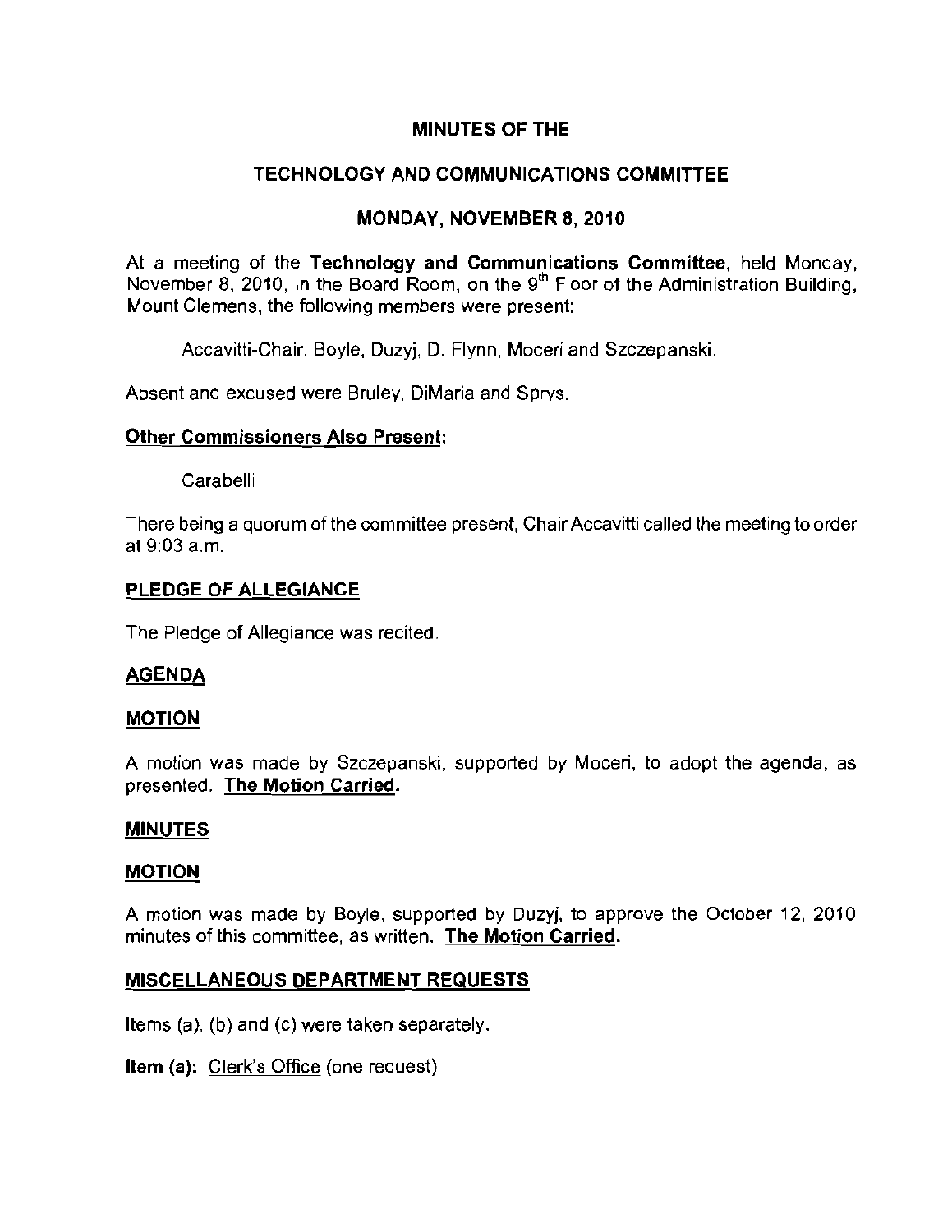#### **COMMITTEE RECOMMENOATION - MOTION**

A MOTION WAS MADE BY DUZYJ, SUPPORTED BY SZCZEPANSKI, TO RECOMMEND THAT THE BOARD OF COMMISSIONERS APPROVE THE PURCHASE OF A VIDEO SECURITY SYSTEM (SEVEN VIDEO CAMERAS WITH SOUND RECORDING, SUPPORTING SOFTWARE, STORAGE AND MONITORING EQUIPMENT) FOR THE COUNTY CLERK'S VITAL RECORDS COUNTER, COURT SECTION COUNTER AND ELECTIONS DEPARTMENT AT A COST NOT TO EXCEED \$12,369.89; FUNDING IS AVAILABLE IN THE CLERK'S SPECIAL PROJECTS FUND.

Todd Schmitz gave an overview of the Clerk's Office request.

**The following commissioner spoke: Szczepanski.** 

Chair Accavitti calied for a vote on the molion and **THE MOTION CARRIED.** 

**Item** (b): Health Department (one request)

## **COMMITTEE RECOMMENDATION - MOTION**

A MOTION WAS MADE BY D. FLYNN, SUPPORTED BY MOCERI, TO RECOMMEND THAT THE BOARD OF COMMISSIONERS APPROVE THE PURCHASE OF AN UPGRADE OF THE MITCHELL & McCORMICK VISUAL HEALTH NET CLINICAL INFORMATION SYSTEM CURRENTLY IN USE AT THE PUBLIC HEALTH DEPARTMENT AT A COST NOT TO EXCEED \$120,637; FUNDING IS AVAILABLE IN THE PUBLIC HEALTH - COMPUTER PROJECTS ACCOUNT.

Tammela Gilbert gave an overview of the Health Department's request.

**The following commissioners spoke: Carabelli and Accavitti.** 

Chair Accavitti called for a *vote* on the motion and **THE MOTION CARRIED.** 

Item (c): Veterans' Services Department (one request)

## **COMMITTEE RECOMMENDATION - MOTION**

A MOTION WAS MADE BY D. FLYNN, SUPPORTED BY DUZYJ, TO RECOMMEND THAT THE BOARD OF COMMISSIONERS APPROVE THE PURCHASE OF TWO LAPTOP COMPUTERS, TWO DOCKING STATIONS WITH MONITORS, KEYBOARDS AND MOUSE (2), TWO FLASH DRIVES, TWO MICROSOFT LICENSES AND TWO NOTEBOOK BAGS ON WHEELS FOR THE VETERANS' SERVICES DEPARTMENT AT A COST NOT TO EXCEED \$3,582; FUNDING IS AVAILABLE IN THE VETERANS' AFFAIRS CAPITAL EXPENSE - COMPUTER EQUIPMENT FUNDS.